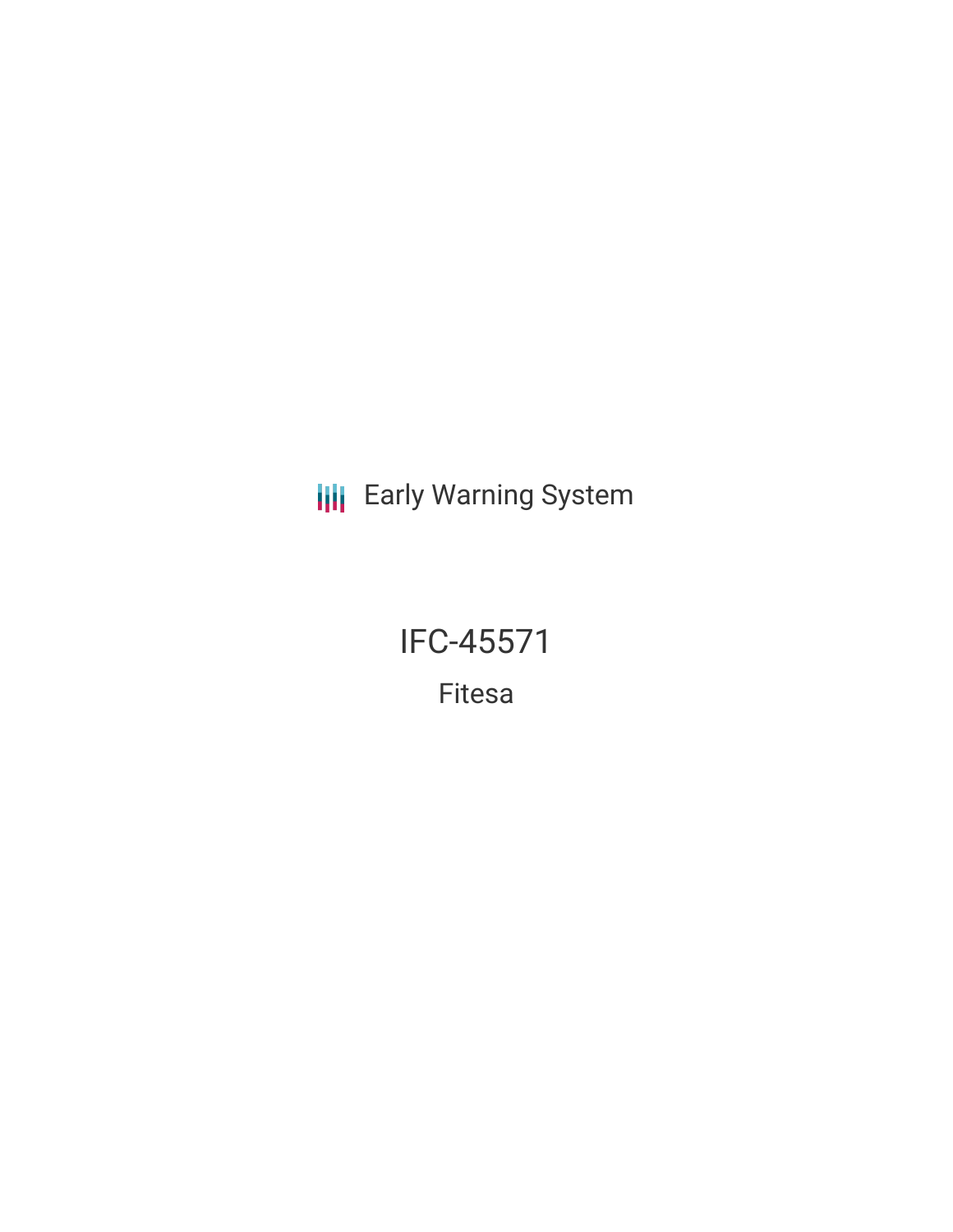## **Quick Facts**

| <b>Countries</b>               | <b>Brazil</b>                             |
|--------------------------------|-------------------------------------------|
| <b>Specific Location</b>       | States of São Paulo and Rio Grande do Sul |
| <b>Financial Institutions</b>  | International Finance Corporation (IFC)   |
| <b>Status</b>                  | Approved                                  |
| <b>Bank Risk Rating</b>        | B                                         |
| <b>Voting Date</b>             | 2022-01-10                                |
| <b>Borrower</b>                | FITESA S.A.                               |
| <b>Sectors</b>                 | Industry and Trade                        |
| <b>Investment Type(s)</b>      | Loan                                      |
| <b>Investment Amount (USD)</b> | $$50.00$ million                          |
| <b>Project Cost (USD)</b>      | \$50.00 million                           |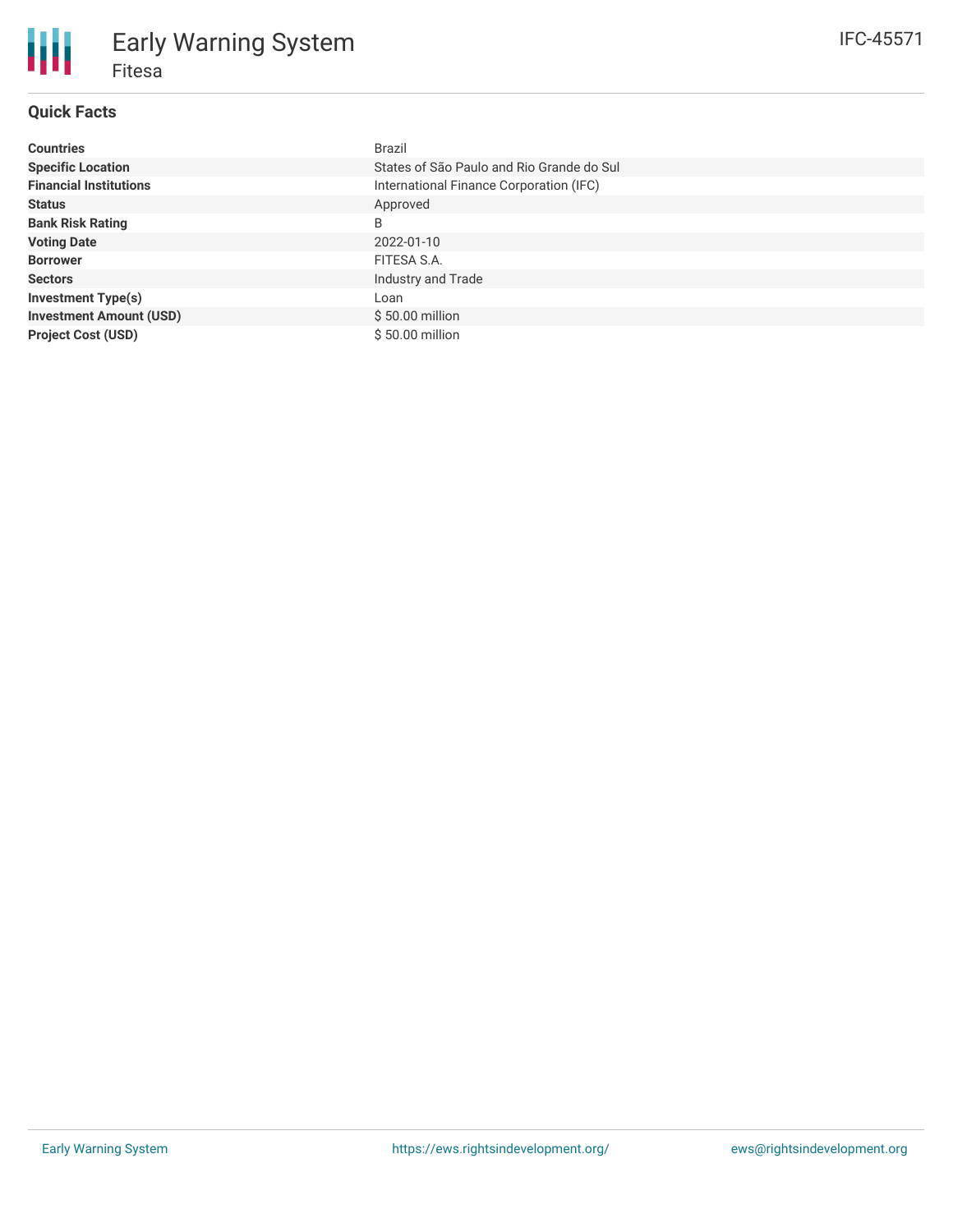

# **Project Description**

Founded by the Ling family in 1973, Fitesa S.A. ("Fitesa" or the "Company") is one of the world's largest manufacturers of nonwoven spunmelt textiles for the medical, hygiene and industrial sectors. Headquartered in Porto Alegre, Brazil, Fitesa operates 23 plants in 13 countries, 5 innovation centers.Fitesa produces nonwoven fabrics by spunmelt, meltblown, carded and airlaid technology, and elastic and non-elastic films and laminates. Nonwovens are produced by extruding a variety of polymers into filaments which are consolidated thermally into a flexible, fabric like web. All products are sold in rolled form. Customers use the fabrics for producing diapers, feminine care products, adult incontinence products, surgical masks and gowns, agricultural and industrial specialties. In response to the COVID-19 Pandemic, Fitesa expanded and converted capacity to supply the healthcare sector with nonwovens for masks, respirators and hospital gowns in critically short supply.

IFC's proposed investment consists of a \$50m A Loan to support Fitesa's expansion at two manufacturing plants in Brazil (Gravatai plant in the State of Rio Grande do Sul, and Cosmopolis plant in the State of Sao Paulo) including capex for maintenance and related working capital ("the Project") associated with these two manufacturing plants in Brazil. Through its expansion, Fitesa seeks to continue providing high-quality products through advanced technology to the hygiene, healthcare and industrial segments in Latin America, particularly considering the heighted demand following the COVID-19 pandemic. The Project falls under IFC's Global Health Platform, as it aims at increasing capacity for raw material for masks and other essential nonwoven products.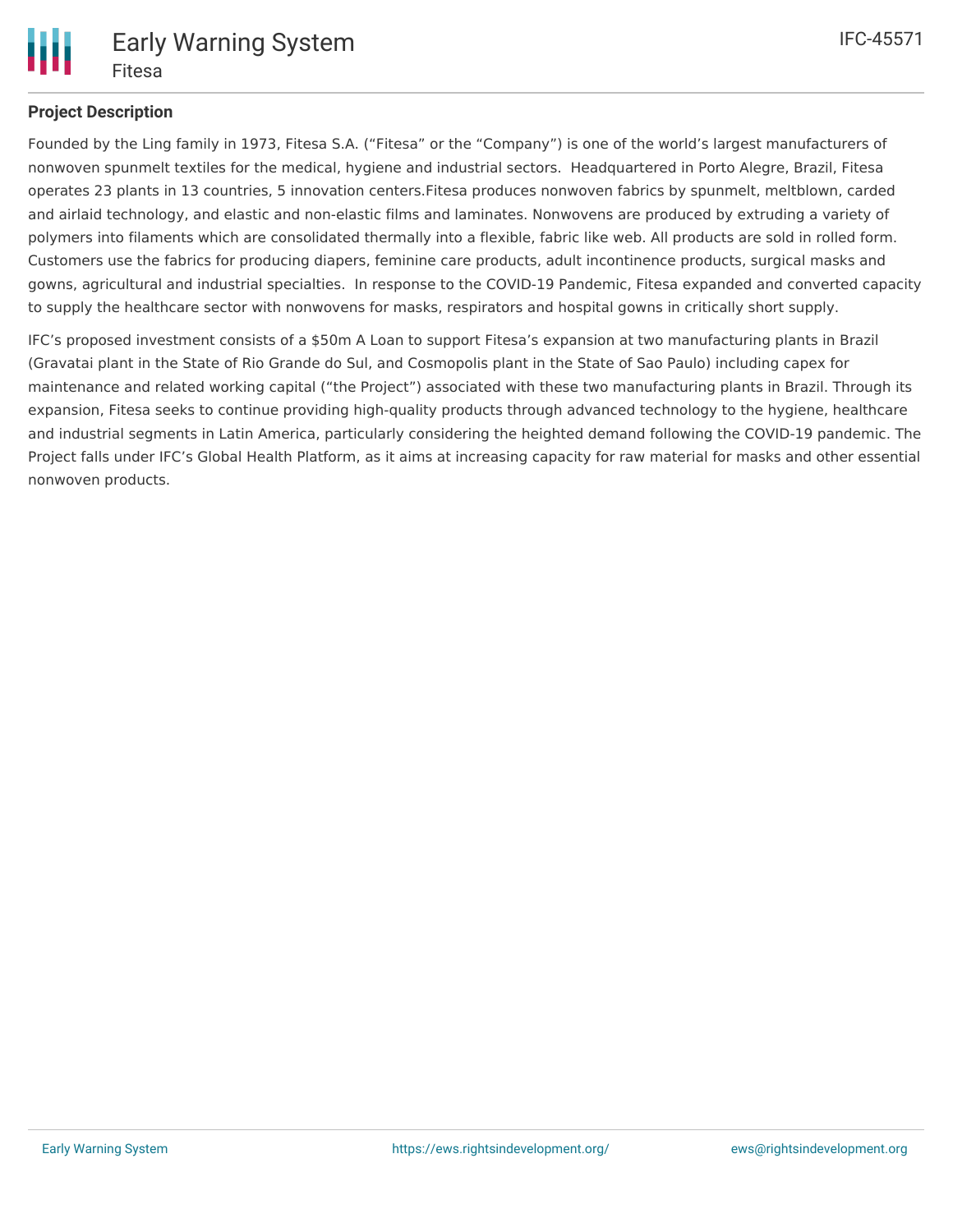

## **Investment Description**

• International Finance Corporation (IFC)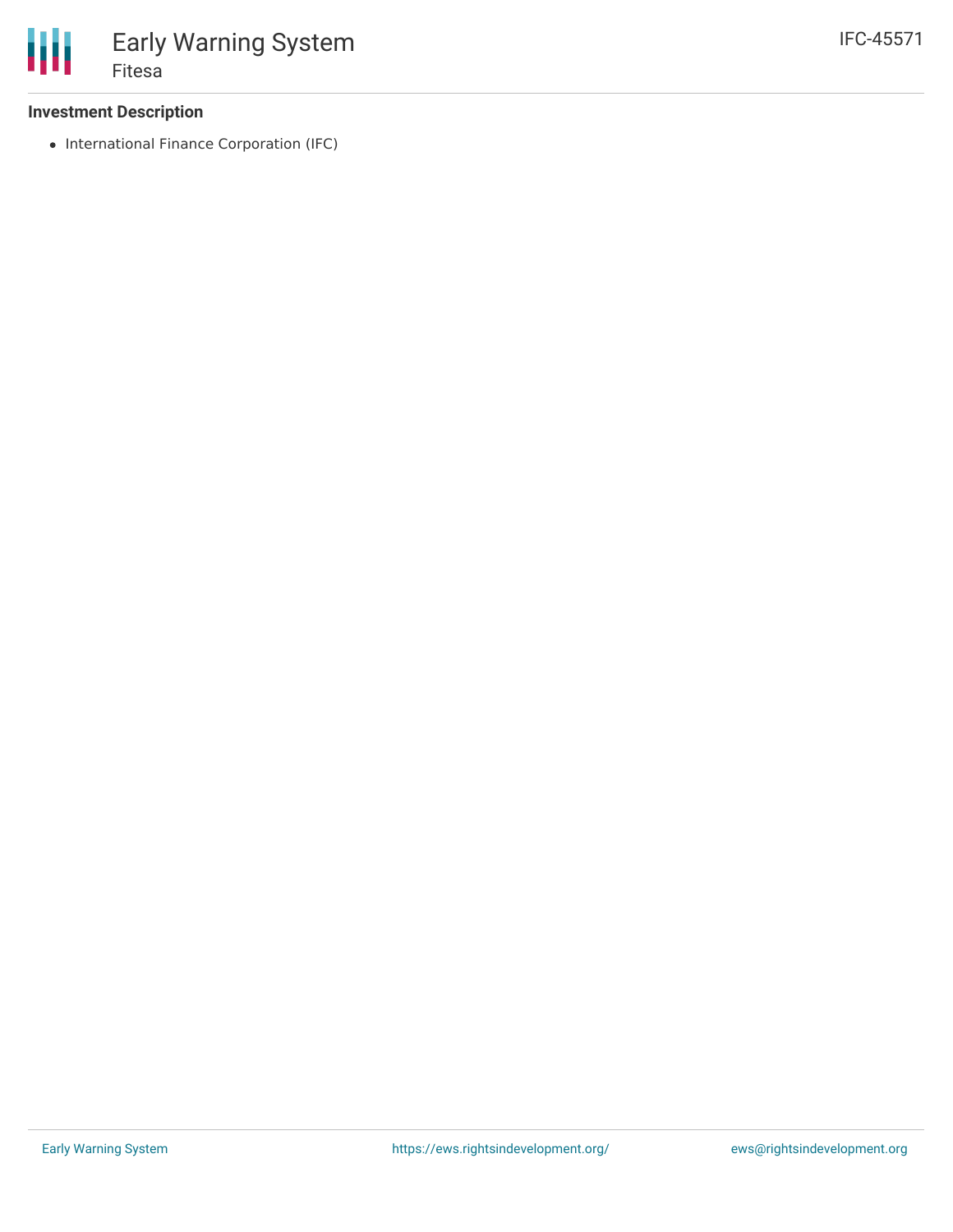

| <b>Private Actor 1</b> | <b>Private Actor</b><br>Role | <b>Private Actor</b><br>l Sector | <b>Relation</b>          | <b>Private Actor 2</b> | <b>Private Actor</b><br>2 Role | <b>Private Actor</b><br>2 Sector |
|------------------------|------------------------------|----------------------------------|--------------------------|------------------------|--------------------------------|----------------------------------|
|                        |                              | $\overline{\phantom{0}}$         | $\overline{\phantom{a}}$ | FITESA S.A.            | Investor                       | Industry and Trade               |